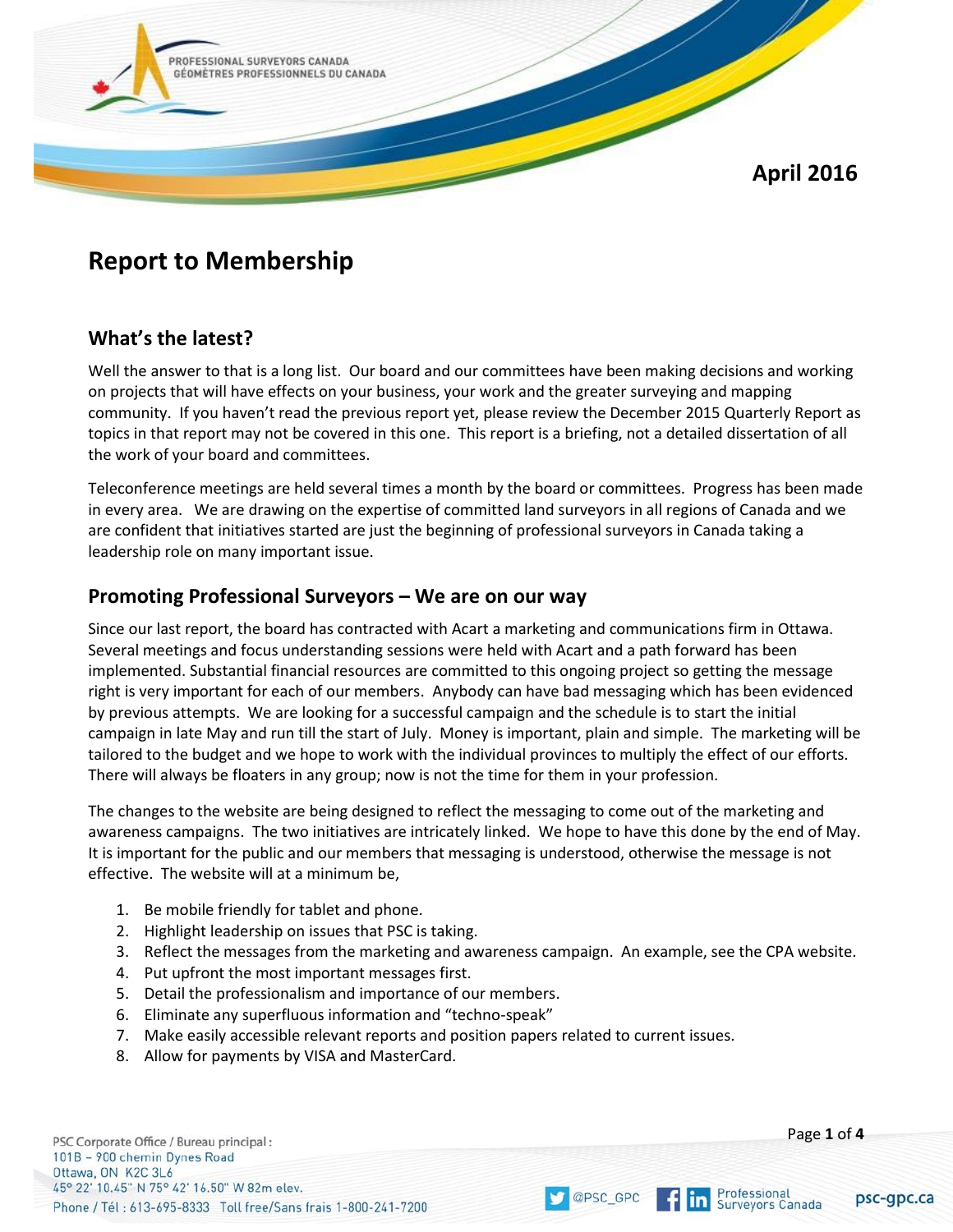## **Advocate this!**

At least once a month PSC gets a request to advocate or take a leadership role in a particular initiative. There are many important issues and we prioritize them as best we can. At times issues come up that need immediate attention and so we deal with them as necessary. Our advocacy starts with the benefits of professional surveyors skills to the public and through that lens how a particular issue affects the public and/or government. This allows lay people to understand the issues without too much effort.

Engagement on issues affecting the public, safety, governance, and the integrity of our land survey systems must be lead with people who understand that complex problems require careful and thoughtful actions. A voiceless vacuum does not serve the public. Recent activities on the advocacy front not directly related to the promotion of land surveyors and their services include:

- 1. PSC created a position paper regarding the proposed Underground Infrastructure Safety Enhancement Act, Bill S-233. This position paper was done with extensive consultation of professional surveyors across the country. As well, the regulations of the Pipeline Safety Act C-46 are under review and a response was provided to the comment period regarding these regulations. Please review the position paper on our website which explains simple and effective proposals that will enhance the safety of the public and our workers. This is an ongoing issue and changes will be sought to CSA standards and provincial legislation. Working with individual provinces we hope to achieve real progress in bringing to the fore the important issue of worker safety and the infringement of the rights of landowners. Going forward position papers and initiatives will be finalized on Underground Infrastructure, CSA standards, and related provincial acts and regulations.
- 2. PSC is creating and continues to improve a position paper on coordinated infrastructure. There were discussions on this issue at the Geo Alliance meetings in Calgary March 15<sup>th</sup> and 16<sup>th</sup>. (See below for details) There are many special interests, but the public is not served by having them all talk amongst themselves. Certainly the federal government is putting resources to breaking down silos that affect the public the most negatively, like not knowing where underground infrastructure is. Much of the focus coming from narrowly focused governmental departments deal with coordinated cadastre without the consideration to things that actually affect the health and safety of the public. Lack of a credible leadership and systems are being observed and a new path forward will require leadership.
- 3. Quebec professional surveyors have created a position paper on UAV integration into the professional surveyor's standards and practice. The goal of this position paper is that with some effort, changes can be made on how Transport Canada allows professional surveyors to use this developing toolset. PSC is working with land surveyors across the country to formulate a position on UAV use and regulatory compliance.
- 4. A digital pamphlet has been created about survey monuments and evidence protection. The digital pamphlet has been widely distributed and PSC has received a lot of feedback on its form and content. We hope that by working together we can make the digital pamphlet better and tailor it to each jurisdiction. A position paper related to the pamphlet and explaining the importance of the protection of boundary evidence will be formulated to support this initiative.

#### **Geo Alliance**

Geo Alliance held a teleconference of several groups on January 25<sup>th</sup>. They included but were not limited to the;

Canadian Remote Sensing Society Canadian Institute of Geomatics Royal Geographical Society Canadian Cartographic Association Canadian Association of Geographers Professional Surveyors Canada Association of Canada Lands Surveyors Assoc. of Canadian Map Libraries & Archives

@PSC\_GPC

PSC Corporate Office / Bureau principal: 101B - 900 chemin Dynes Road Ottawa, ON K2C 3L6 45° 22' 10.45" N 75° 42' 16.50" W 82m elev. Phone / Tél: 613-695-8333 Toll free/Sans frais 1-800-241-7200



Page **2** of **4**

psc-gpc.ca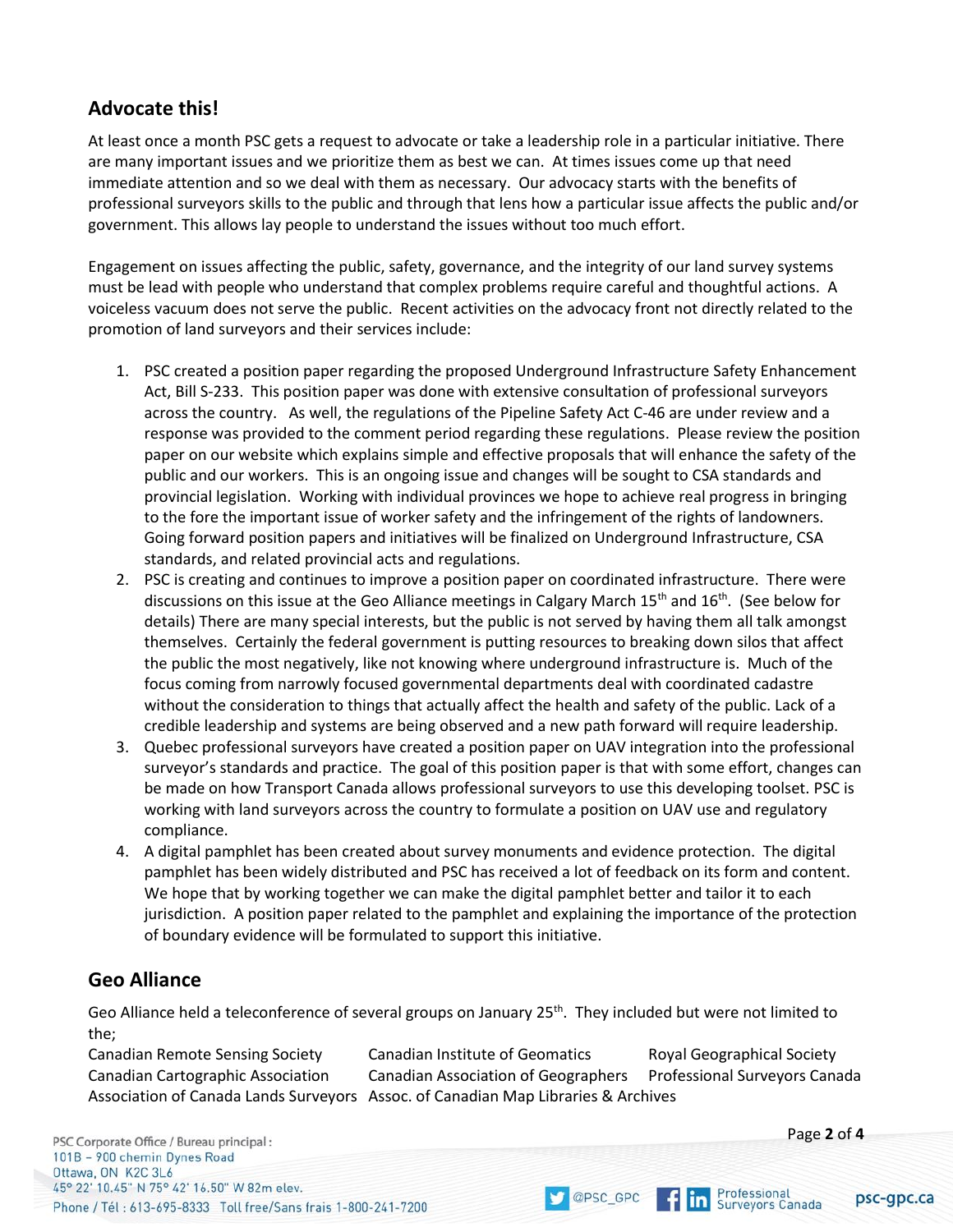Some groups are very academically skewed and as part of academia, need a group to assist in promotion and collaboration in specific fields or projects. Thus, there are specific interests that may be on importance to one group, but completely foreign to another. Most of the groups have small membership. Commonality was the focus of the discussion. With shrinking resources, voices are not being heard in the government and public about important issues to each participant. Common purpose items were more centred on dollars or lack thereof. These really are special interest groups, with a common theme. Only PSC and ACLS represent members who are licensed in a regulatory schema, and this is somewhat different than the other members of the group.

Some members like, PSC and CIG produce publications either in paper or electronically. This is a cost and an opportunity to those groups that allows them to have regular connection to their base. Other groups don't have regular communication, or if so, do with a newsletter or other intermittent means. Most have some conference or gathering throughout the year or every other year. Hopefully common points can be found between the groups to advance the sector in general. Eventually, and this is just the opinion of the PSC chair, there may have to be a different schema that allows for long term funding and reciprocal learning and advancement in the industry.

On March 15<sup>th</sup> and 16<sup>th</sup> Geo Alliance held a meeting and forum in Calgary. The chair of PSC and Hal Janes from our board in Alberta attended as well. The forum suffered a bit from a rushed planning and implementation. However the discussions were insightful, some for what not to do, and others for how the industry can work together. It is not easy and leadership is needed. Currently PSC is the only group in the Alliance that has the capability to effectively lead.

### **Communicate this**

Communications with the membership, the public and government will continue to improve. Quarterly briefing notes such as this one and the Horizon newsletter will form the backbone of our communications with you. However this is just a small part of the changes implemented. The Chair and general office have taken many phone calls and emails from the membership about many issues. We strive to be quick with our responses to you and we hope you see that.

Communicating with the public and government require a different approach and we have tried to simplify issues so that they can be easily understood. An example of this is the position paper on the Underground Infrastructure Safety Enhancement Act. As read by a professional surveyor, you may not think the format is familiar to our usually technical approach. This is done on purpose and is part of our change in approach to describing complex issues in a way that is more relatable to the public.

#### **Virtuous Circles**

This is a repeat of the previous quarterly report, but bears repeating. Membership is the primary way PSC pays for its activities. Growing membership is a virtuous circle. If we have sufficient funding and support, together we can do cool stuff. The cool stuff allows land surveyors to project their place and importance in Canada which will lead to land surveyors having their voices being heard. The counter is unfortunately true. The public and government don't care about issues that they haven't heard of. As a comparison, the Bar Association of Canada has about 26,000 members with annual dues of about \$650. Compare that to ours and guess the effect. As Chair, I have to be blunt, you may expect more than you get due to the lack of understanding of the tasks at hand or the resources needed. There appears to still be professional surveyors living in the past and that serves no one.

PSC Corporate Office / Bureau principal: 101B - 900 chemin Dynes Road Ottawa, ON K2C 3L6 45° 22' 10.45" N 75° 42' 16.50" W 82m elev. Phone / Tél : 613-695-8333 Toll free/Sans frais 1-800-241-7200 Page **3** of **4**

psc-gpc.ca

Professional<br>Surveyors Canada

lin.

@PSC\_GPC